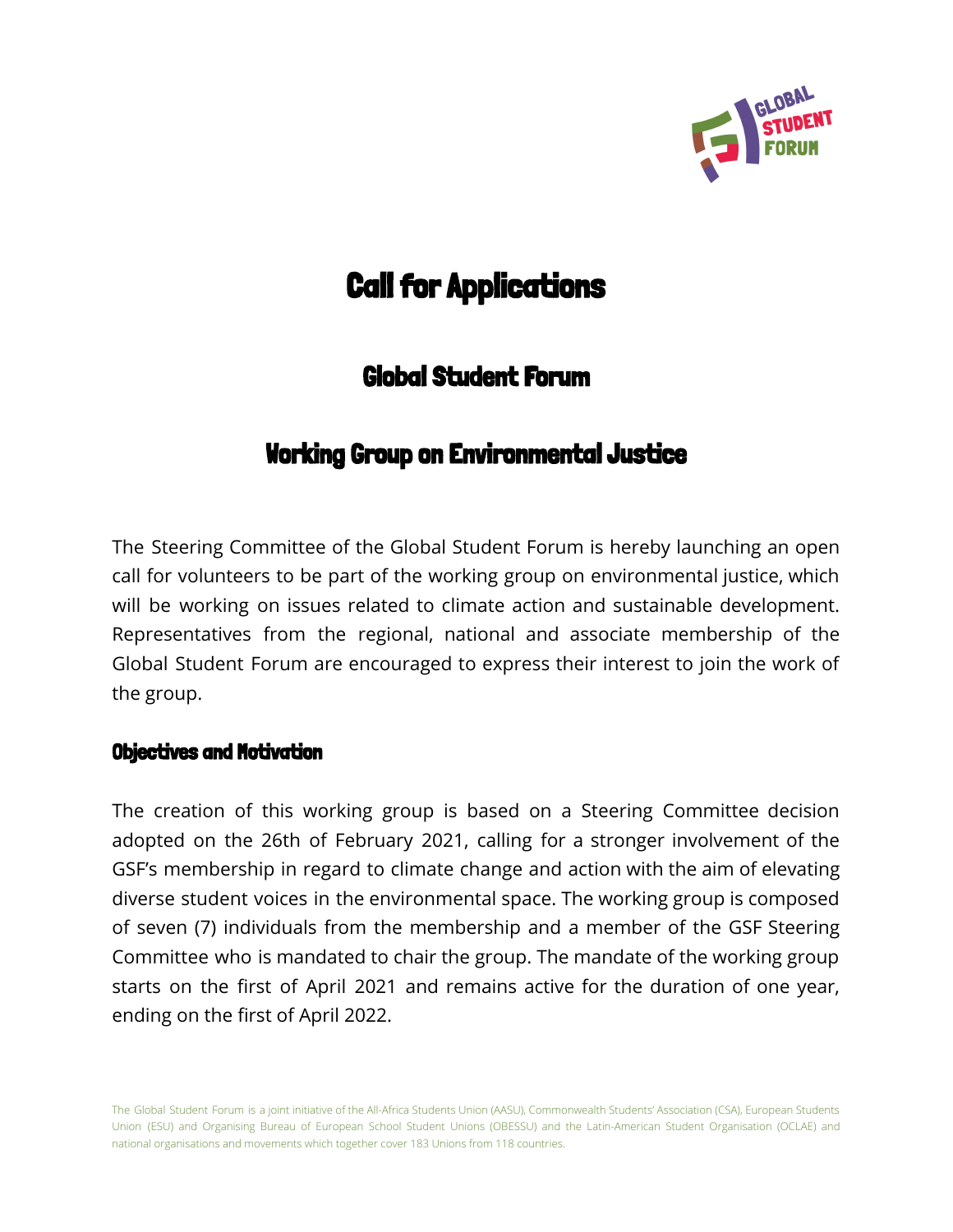

# The purpose of this Working Group is to:

- Support and inform the environmental justice work of the Global Student Forum, including policy development and creation of campaigns.
- Help with the organisation and facilitation of sustainability related campaigns, events and capacity building efforts.
- Engage in strategic discussions around pushing the global climate justice movement forward with students as a key stakeholders in the discourse.

#### Responsibility and Outcome

The working group will advance the GSF's impact in terms of advocacy, networking and capacity building by developing a sustainability policy paper, student-led campaigns for net zero emissions by 2030 and programmes related to climate justice in education. The working group will furthermore engage in exploring new ways of linking the informal youth and student led climate movement closer to the formal student movement represented in the membership of the GSF.

#### **Application**

The GSF is committed to geographic and gender balance to ensure diversity within its working groups. The Steering Committee would like to encourage individuals from all over the globe to apply in order to foster diversity amongst the working group members and to support a balanced and differentiated approach in the working group outcomes. The application should consist of a short motivation letter and a CV.

The Global Student Forum is a joint initiative of the All-Africa Students Union (AASU), Commonwealth Students' Association (CSA), European Students Union (ESU) and Organising Bureau of European School Student Unions (OBESSU) and the Latin-American Student Organisation (OCLAE) and national organisations and movements which together cover 183 Unions from 118 countries.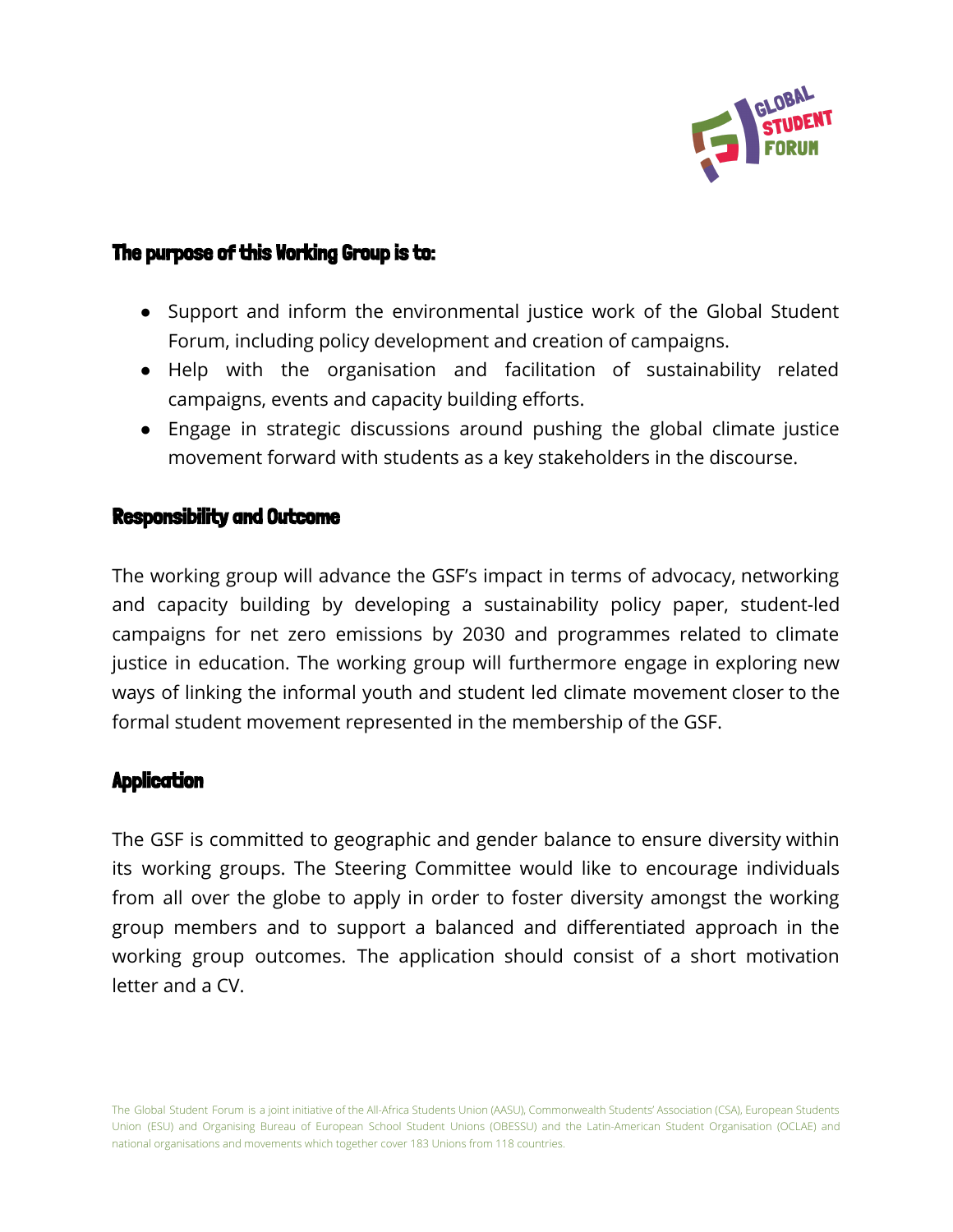

We encourage interested candidates to apply as soon as possible, but no later than the: 24th of March 2021, at 23:59 CET. Applications should be sent to [steering.committee@globalstudentforum.org](mailto:steering.committee@globalstudentforum.org)

The working group members engage on a voluntary basis. Meetings of the working group will take place online, making use of online tools provided by the GSF, and face-to-face, during the GSF's future events, when possible.

# Expectations and Considerations

Working Group members are expected to:

- Be capable of discussing and writing in English.
- Engage wider networks of student organisations and movements as well as relevant stakeholders in their respective regions.
- Participate in regular working group meetings held online and face-to-face, when possible (workload: 5-10 hours per month).
- Work on a voluntary basis but can expect to gain valuable policy and networking experience.
- Attend meetings and events on behalf of the working group when applicable.
- Ensure that information is widely distributed within their home organizations and movements.

# **Reporting**

The working group reports to the Steering Committee of the Global Student Forum. Participation in the preparation of reports to the Steering Committee is expected from working group members.